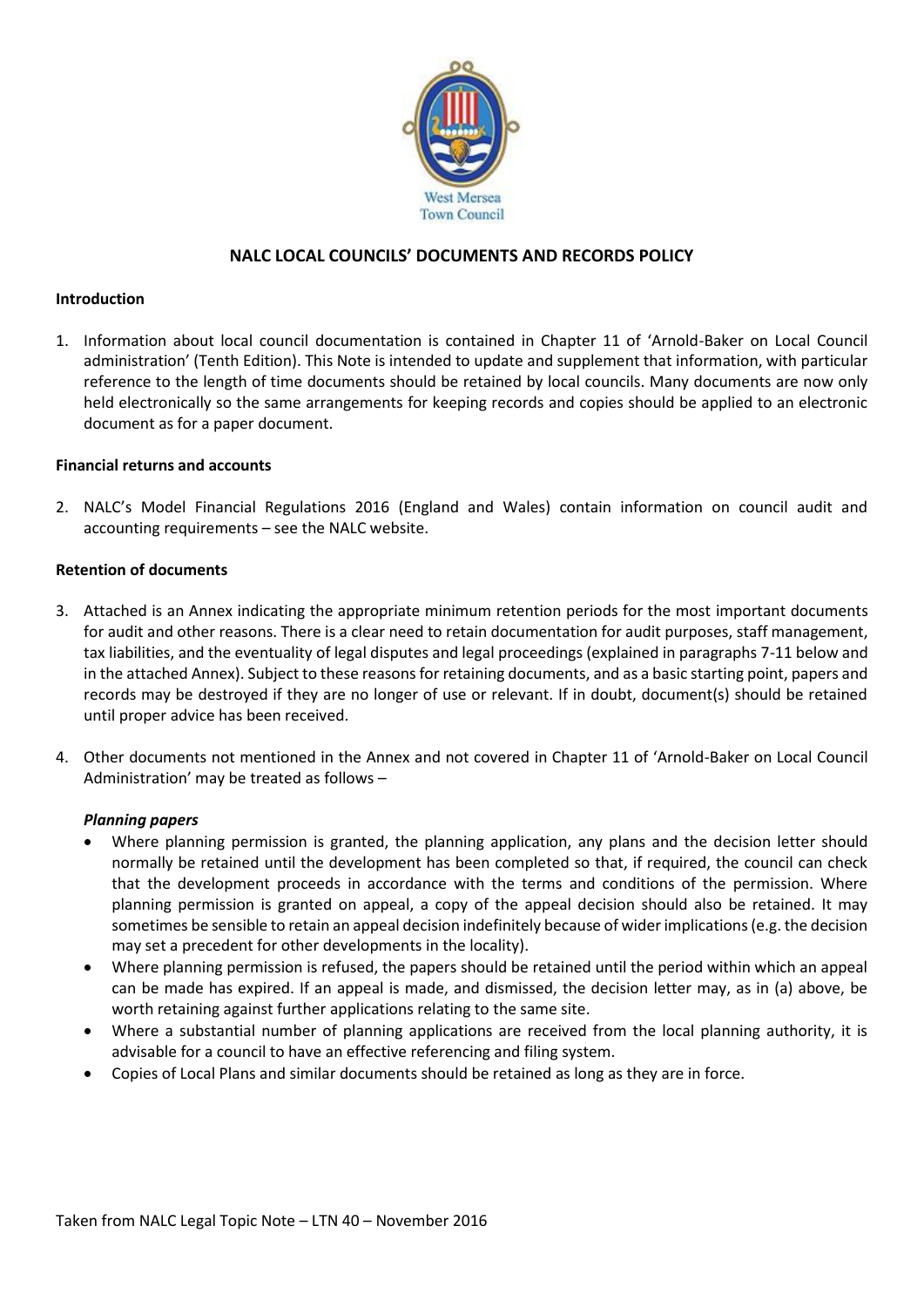### *Insurance policies*

• All insurance policies should be kept for as long as it is possible for a claim to be made under them. Irrespective of how long policies and correspondence are retained, the recommendation is that councils ensure that they keep a permanent record of insurance company names and policy numbers for all insured risks. Regulation 4 of the Employers' Liability (Compulsory Insurance) Regulations 1998 (SI. 2753) requires local councils, as employers, to retain certificates of insurance against liability for injury or disease to their employees arising out of their employment (this insurance is mandatory under the Employers' Liability (Compulsory Insurance) Act 1969) for a period of 40 years from the date on which the insurance is commenced or renewed.

### *Information from other bodies*

• (e.g. circulars etc. from county associations, NALC and other bodies (e.g. principal authorities)) – such information should be retained for as long as it is useful and relevant.

### *Magazines, Journals and other publications*

• A council may want to keep its own publications (e.g. news letters). Journals published by others (e.g. local government news journals and magazines) should be retained as long for as they are useful and relevant. The Legal Deposit Libraries Act 2003 (the 2003 Act) and the Legal Deposit Libraries (Non-Print Works) Regulations 2013 (2013 Regulations) require any body which after 1 February 2004 has published works in print or after 6 April 2013 has published electronic works off line, to deliver, at its own expense, a copy of them to the British Library Board (which manages and controls the British Library). (Off line publication includes documents on CD, USB drive, and similar).

Electronic works published on line after 6 April 2013 only have to be delivered to the British Library if requested. The British Library holds books, periodicals, manuscripts and other publications for reference, study and information. Printed and electronic works as defined by the 2003 Act include those published by a local council (or a parish or community meeting without a separate parish or community council) including a pamphlet, magazine, newspaper, map, plan, chart or table.

Some other deposit libraries are entitled to copies of works if they request them but it is unlikely that they will request documents from local councils. There is a separate NALC legal briefing L04-10 in respect of the 2003 Act and the 2013 Regulations. For more information about depositing printed materials with the British Library please see:<http://www.bl.uk/aboutus/legaldeposit/printedpubs/depositprintedpubs/deposit.html>

### *Correspondence*

• If related to audit matters, correspondence should be kept for the appropriate period specified in the Annex to this Note. In planning matters, correspondence should be retained for the same period as suggested for other planning papers.

For other correspondence (unless relating to staff), no firm guidelines can be laid down (but see paragraphs 7  $-11$  below).

### *Documentation relating to staff*

• Should be kept securely and in accordance with the eight data protection principles contained in the Data Protection Act 1998. The principles provide that personal data in relation to staff should not be kept for longer than is necessary for the purpose it was held. However even after an employment relationship has ended, a council may need to retain and access staff records for former staff for the purpose of giving references, payment of tax, national insurance contributions and pensions, and in respect of any related legal claims made against the council.

The time limits within which a claim (and any appeal) may be lodged against an employer at an employment tribunal are set out in the legislation that contains the employment right in question or failing that by reference to the Limitation Act 1980 (as amended) considered in paragraph 7 below. The time for lodging a claim at an employment tribunal is usually measured from the date that the employment relationship ended or the date of the act complained of.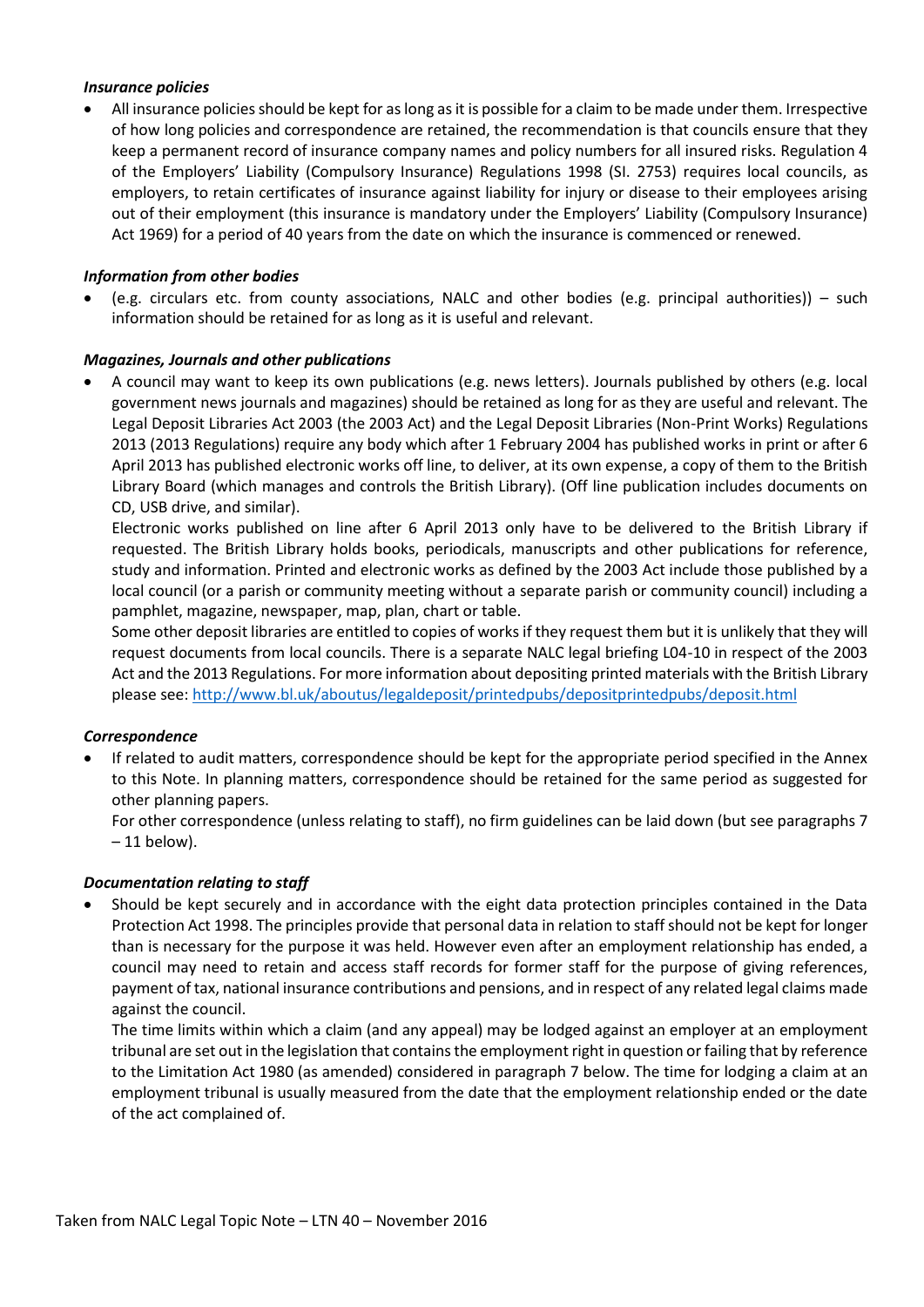### *Local/historical information*

The Local Government (Records) Act 1962 provides that parish councils (and parish meetings in parishes without a separate parish council) may acquire records of local interest and accept gifts or records of general and local interest in order to promote the use of such records (defined as materials in written or other form setting out facts or events or otherwise recording information)*.*

### **Arrangements for the deposit, storage and management of documents**

- 5. In accordance with s. 227 of the Local Government Act 1972 (the 1972 Act), if a parish council requests the district council in which the parish is situated or a community council in Wales requests the county or county borough council in which the community is situated, the relevant principal authority must provide proper depositories for all the specified papers (defined as public books, writings, council papers and all documents directed by law to be kept) belonging to the parish or community for which there is no other provision. (In the case of a parish or community not having a separate parish or community council, the council of the district in which the parish, or the county or county borough council in which the community is situated must provide proper depositories for all the specified papers under the control of the parish meeting or belonging to the community but in England only with the consent of the parish meeting). Documents of local and or historical importance, if not retained and stored by a local council, with or without reliance on the provisions of s.227 of 1972 Act, should be offered first to the county record office if there is one. The county archivist there will always be willing to advise on which records should be permanently preserved.
- 6. Local councils (and parish or community meetings of parishes or communities without a separate council) are advised to implement system(s) of paper and electronic records management (including those records retained for audit purposes reviewed annually by a council's internal auditor). Such systems should ensure the storage and security of, access to and disposal of both paper and electronic records. It is essential that any such system(s) (and policies) relating to record management include an annual review of the records themselves and also the effectiveness of such systems(s) (and policies).

### **Retention of documents for legal purposes**

7. Most legal proceedings are governed by the Limitation Act 1980 (as amended). The 1980 Act provides that legal claims may not be commenced after a specified period. The specified period varies, depending on the type of claim in question. The table below sets out the limitation periods for the different categories of claim. The reference to 'category' in the table refers to claims brought in respect of that category.

| Category                       | <b>Limitation Period</b> |  |
|--------------------------------|--------------------------|--|
| Negligence (and other 'Torts') | 6 years                  |  |
| Defamation                     | 1 year                   |  |
| Contract                       | 6 years                  |  |
| Leases                         | 12 years                 |  |
| Sums recoverable by statute    | 6 years                  |  |
| Personal injury                | 3 years                  |  |
| To Recover Land                | 12 years                 |  |
| Rent                           | 6 years                  |  |
| <b>Breach of Trust</b>         | None                     |  |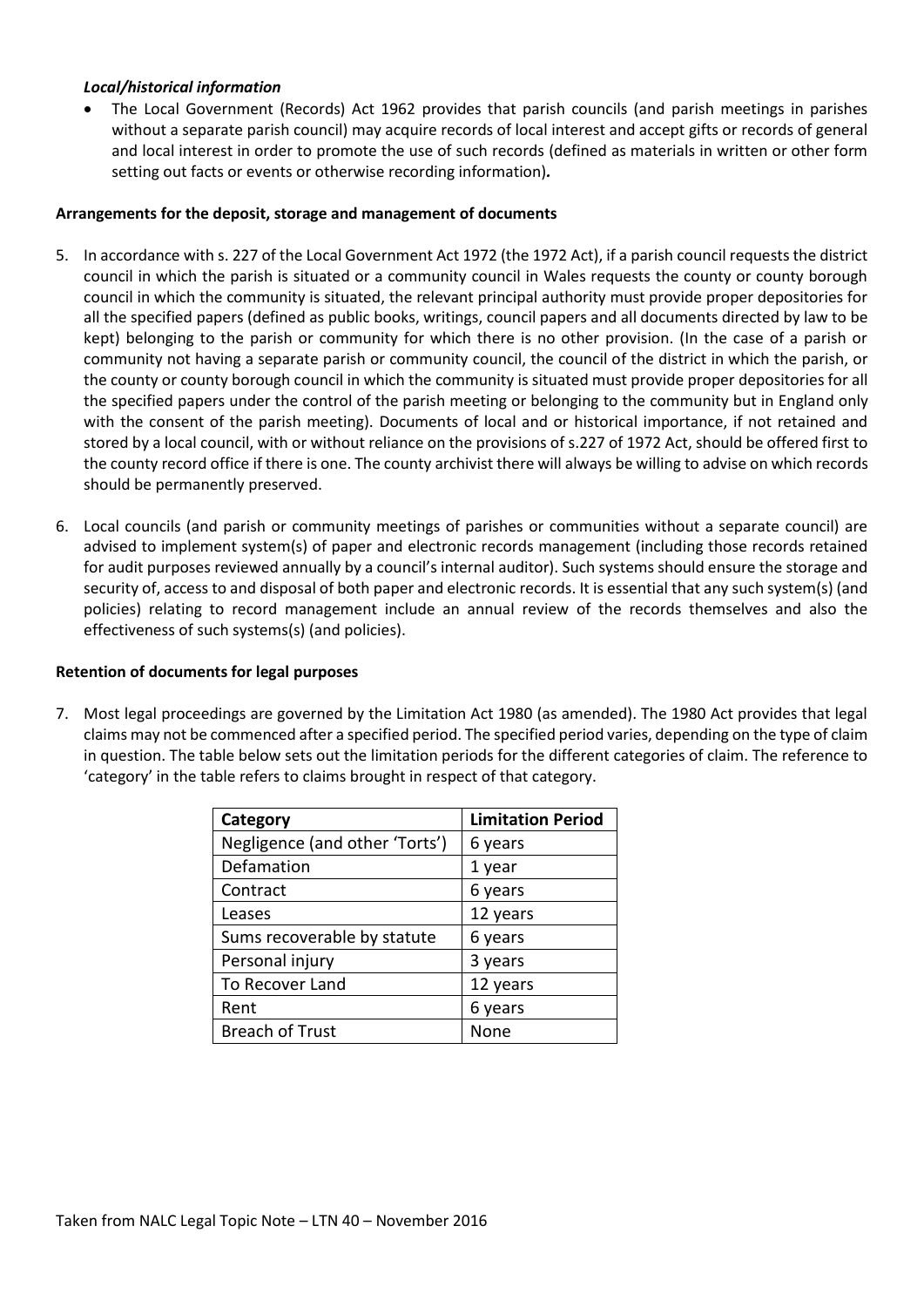- 8. Where the limitation periods above are longer than other periods specified in this Note, the documentation should be kept for the longer period specified. Some types of legal proceedings may fall within two or more categories. Rent arrears, for example, could fall within the following three categories (depending on the circumstances):
	- contract (6 years) because all tenancies and leases are contracts;
	- leases (12 years) if the arrears are due under a lease; and
	- rent (6 years) if the arrears are due under a tenancy (and not a lease).

In these circumstances, NALC advises that the relevant documentation should be kept for the longest of the three limitation periods.

- 9. The same principles apply in the case of debts. If the debt arises under a simple contract the limitation period will be six years but if the debt arises under a lease the limitation period will be 12 years (unless it relates to rent in which case the limitation period will be six years). A final complication relates to sums due under leases which are 'reserved as rent'. Sometimes, for example, service charges are expressed to be payable as 'additional rent'. The limitation period for service charges in those circumstances will be six years – even though the sums are due under a lease.
- 10. As there is no limitation period in respect of trusts, councils are advised that they should never destroy trust deeds and schemes and other similar documentation.
- 11. For the sake of completeness it should be noted that some limitation periods can be extended. Examples include:
	- where individuals do not become aware of damage until a later date (e.g. in the case of disease);
	- where damage is hidden (e.g. to a building);
	- where a person is a child or suffers from a mental incapacity;
	- where there has been a mistake by both parties or
	- where one party has defrauded another or concealed facts.
- 12. In such circumstances individual councils will need to weigh (i) the costs of storing relevant documents and (ii) the risks of:
	- claims being made;
	- the value of the claims; and
	- the inability to defend any claims made should relevant documentation be destroyed.
- 13. It hardly needs to be said that the higher the value of a contract or the higher the risk or value of a claim being made, the more likely it is that the greater expense/inconvenience of storing documents for longer periods can be justified. It may be possible to have documents scanned onto DVD at a reasonable cost to reduce the cost of storage space. Councils should also confirm the precise wording of any insurance policies they have to ensure that they comply with any terms they contain in respect of the retention of documents and information.

# **Data Protection and Freedom of Information Considerations**

- 14. The Lord Chancellor's Code of Practice on the Management of Records issued under section 46 of the Freedom of Information Act 2000 applies to public authorities and also bodies which are subject to the Public Records Act 1958 (the 1958 Act). Although local councils are not subject to the 1958 Act, they should familiarise themselves with the contents of the Code of Practice so they can formulate their own system of records management. The Code of Practice is available on the internet and can be accessed via the following link: [https://ico.org.uk/media/for-organisations/research-and-reports/1432475/foi-section-46-code-of-practice-](https://ico.org.uk/media/for-organisations/research-and-reports/1432475/foi-section-46-code-of-practice-1.pdf)[1.pdf.](https://ico.org.uk/media/for-organisations/research-and-reports/1432475/foi-section-46-code-of-practice-1.pdf)
- 15. Further information in respect of the Freedom of Information Act 2000 is set out in NALC LTN 37 (Freedom of Information) and in respect of the Data Protection Act 1998 in NALC LTN 38 (Data Protection).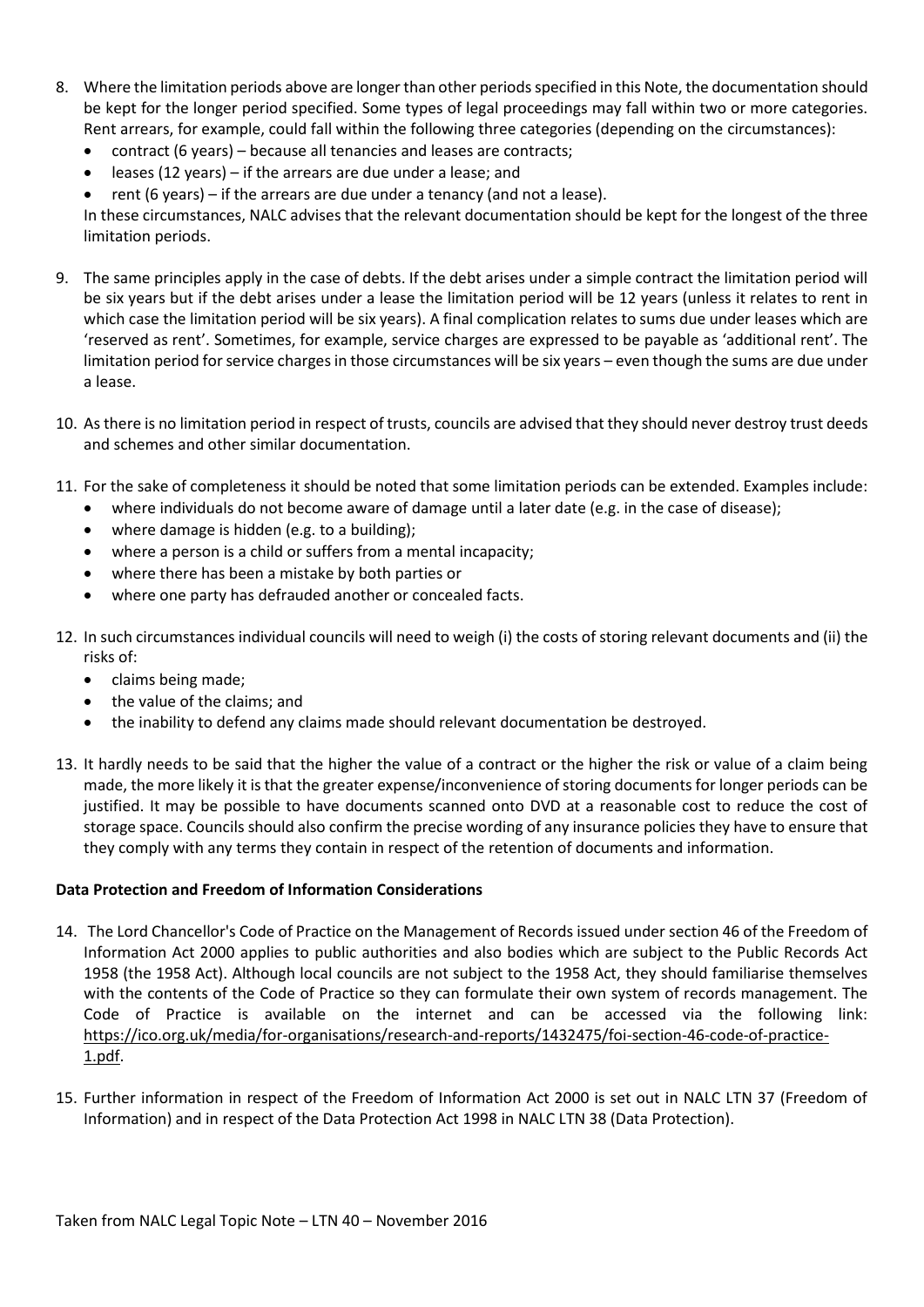### **Other Legal Topic Notes (LTNs) relevant to this subject:**

| <b>LTN</b> | Title                               | Relevance                                                                     |  |
|------------|-------------------------------------|-------------------------------------------------------------------------------|--|
| 22         | Disciplinary & Grievance            | Sets out arrangements for dealing with employment issues.                     |  |
|            | Arrangements                        |                                                                               |  |
| 23         | <b>Health and Safety</b>            | Sets out need for public liability insurance.                                 |  |
| 28         | <b>Basic Charity Law</b>            | Sets out duties of custodian trustees to hold title deeds of<br>charity.      |  |
| 37         | Freedom of Information              | Sets out the information councils are obliged to disclose.                    |  |
| 38         | Data Protection                     | Sets out the circumstances in which personal data should not be<br>disclosed. |  |
| 42         | <b>Occupiers Liability</b>          | Sets out need for public liability insurance.                                 |  |
| 60         | <b>Copies of Planning Documents</b> | Sets out the right to planning documents and the copyright<br>implications.   |  |
| 68         | Negligence                          | Sets out the need for public liability insurance.                             |  |

**© NALC 2016**

*This Legal Topic Note is published by National Association of Local Councils 109 Great Russell Street London WC1B 3LD Tel: 020 7637 1865 Fax: 020 7436 7451 E-mail: nalc@nalc.gov.uk Website: www.nalc.gov.uk This LTN was last updated in September 2016.*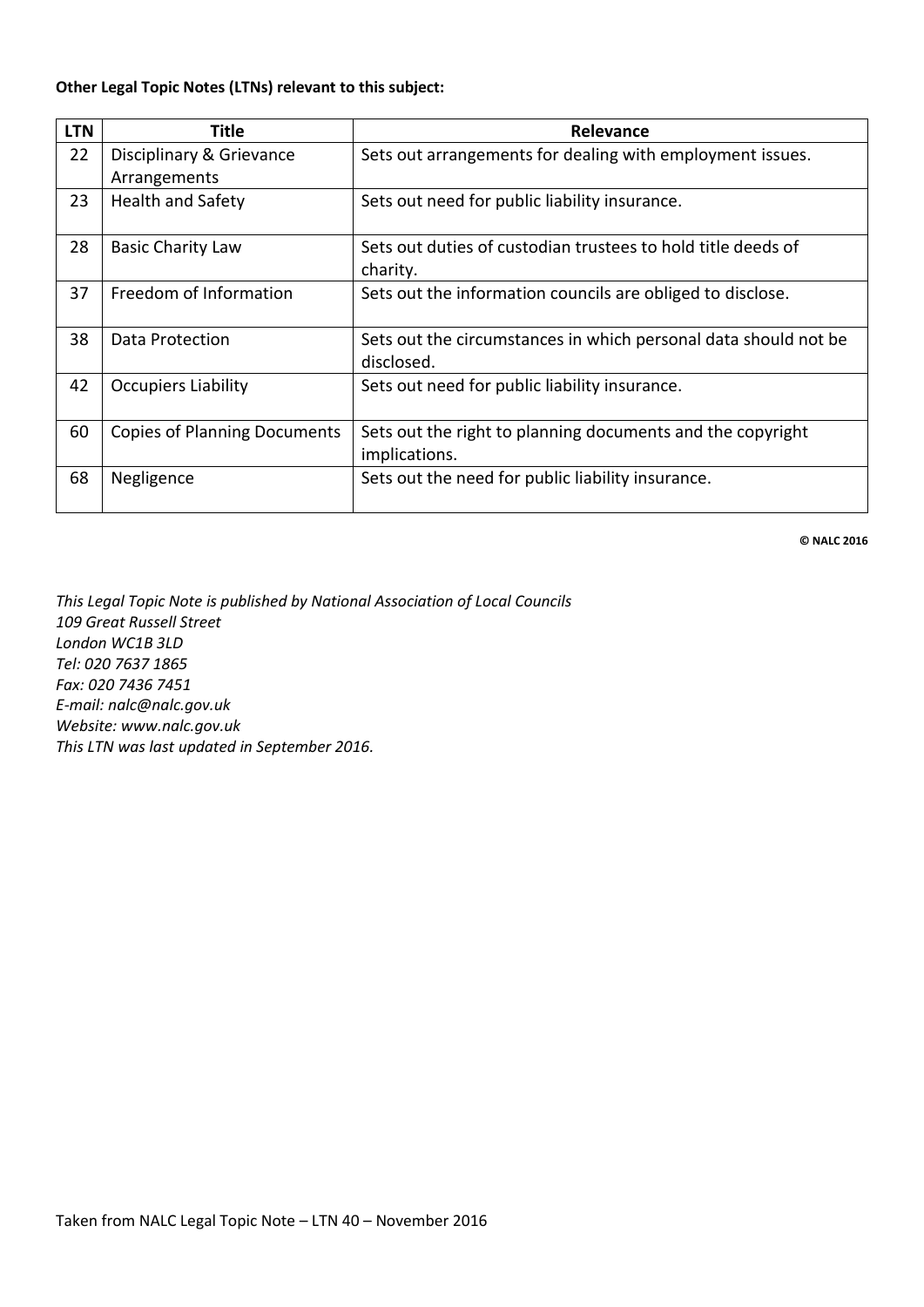# **ANNEX TO LEGAL TOPIC NOTE 40**

# RETENTION OF DOCUMENTS REQUIRED FOR THE AUDIT OF PARISH COUNCILS

| <b>Document</b> |                             | <b>Minimum Retention Period</b> | Reason                             |  |
|-----------------|-----------------------------|---------------------------------|------------------------------------|--|
| $\bullet$       | Minute books                | Indefinite                      | Archive                            |  |
| $\bullet$       | Scales of fees and charges  | 6 years                         | Management                         |  |
| $\bullet$       | Receipt and payment         | Indefinite                      | Archive                            |  |
|                 | account(s)                  |                                 |                                    |  |
| $\bullet$       | Receipt books of all kinds  | 6 years                         | <b>VAT</b>                         |  |
| $\bullet$       | Bank statements, including  | Last completed audit year       | Audit                              |  |
|                 | deposit/savings accounts    |                                 |                                    |  |
| $\bullet$       | Bank paying-in books        | Last completed audit year       | Audit                              |  |
| $\bullet$       | Cheque book stubs           | Last completed audit year       | Audit                              |  |
| $\bullet$       | Quotations and tenders      | 6 years                         | Limitation Act 1980 (as amended)   |  |
| $\bullet$       | Paid invoices               | 6 years                         | <b>VAT</b>                         |  |
| ٠               | Paid cheques                | 6 years                         | Limitation Act 1980 (as amended)   |  |
|                 | VAT records                 | 6 years generally but 20 years  | <b>VAT</b>                         |  |
|                 |                             | for VAT on rents                |                                    |  |
| $\bullet$       | Petty cash, postage and     | 6 years                         | Tax, VAT, Limitation Act 1980 (as  |  |
|                 | telephone books             |                                 | amended)                           |  |
| $\bullet$       | Timesheets                  | Last completed audit year       | Audit (requirement)                |  |
|                 |                             | 3 years                         | Personal injury (best practice)    |  |
| $\bullet$       | Wages books                 | 12 years                        | Superannuation                     |  |
| $\bullet$       | Insurance policies          | While valid                     | Management                         |  |
| $\bullet$       | Certificates for Insurance  | 40 years from date on which     | The Employers' Liability           |  |
|                 | against liability for       | insurance commenced or was      | (Compulsory Insurance) Regulations |  |
|                 | employees                   | renewed                         | 1998 (SI. 2753), Management        |  |
| $\bullet$       | Investments                 | Indefinite                      | Audit, Management                  |  |
| $\bullet$       | Title deeds, leases,        | Indefinite                      | Audit, Management                  |  |
|                 | agreements, contracts       |                                 |                                    |  |
| $\bullet$       | Members allowances register | 6 years                         | Tax, Limitation Act 1980 (as       |  |
|                 |                             |                                 | amended)                           |  |